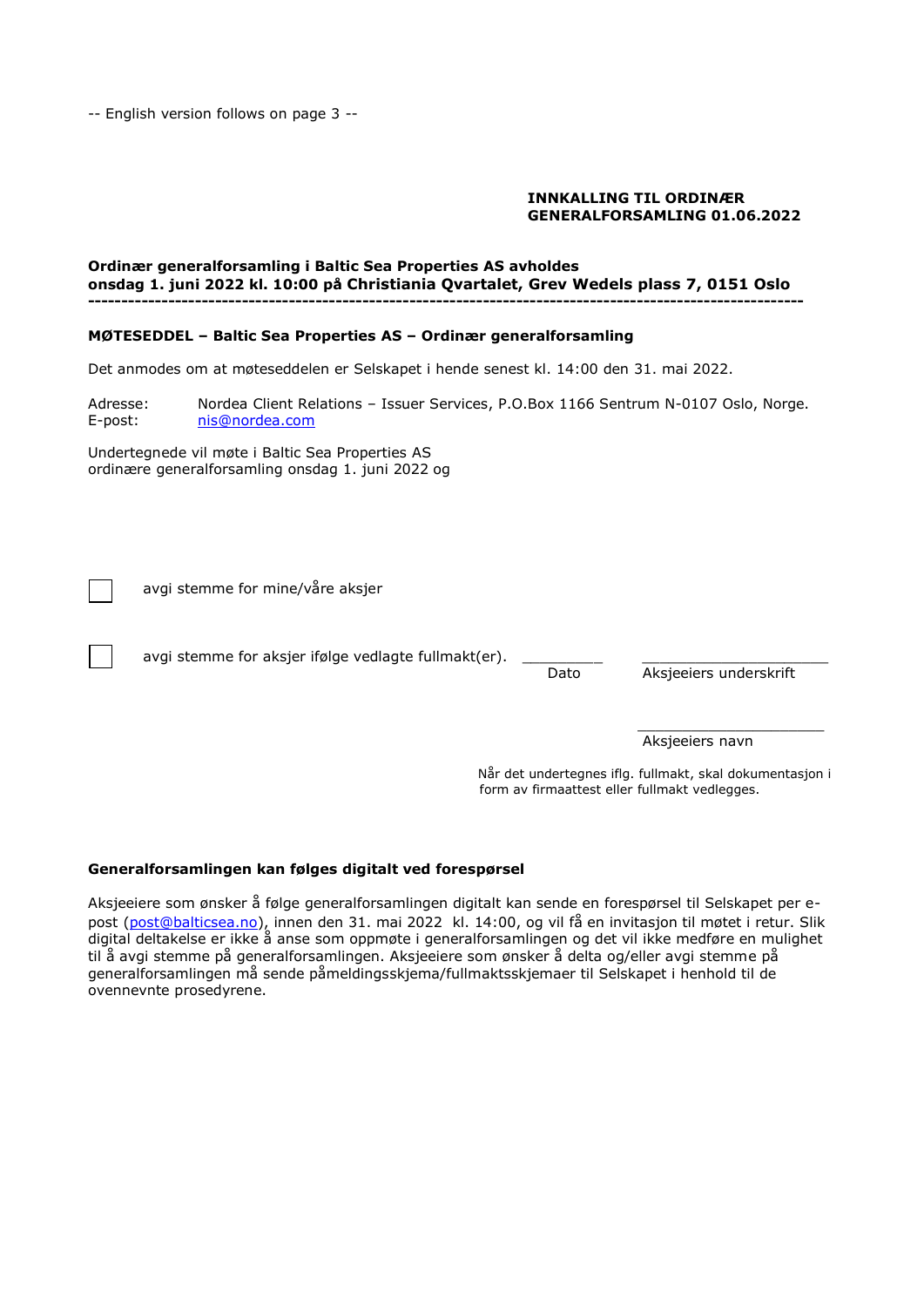# **FULLMAKT – Baltic Sea Properties AS – Ordinær generalforsamling**

Dersom De selv ikke kan møte på ordinær generalforsamling, kan denne fullmakt benyttes av den De bemyndiger.

### **Det anmodes om at fullmakten er Selskapet i hende senest kl. 14:00 den 31. mai 2022.**

Adresse: Nordea Client Relations – Issuer Services, P.O.Box 1166 Sentrum N-0107 Oslo, Norge. E-post: [nis@nordea.com](mailto:nis@nordea.com)

Undertegnede aksjonær i Baltic Sea Properties AS gir herved:

| Styreleder James Clarke eller den han<br>bemyndiger gis fullmakt til å møte og avgi<br>stemme for mine/våre aksjer i Baltic Sea<br>Properties AS' ordinære generalforsamling<br>onsdag 1. juni 2022. |  | Andre (navn) mummummummummummum<br>fullmakt til å møte og avgi stemme for<br>mine/våre aksjer i<br>Baltic Sea Properties AS' ordinære<br>generalforsamling onsdag 1. juni 2022. |
|------------------------------------------------------------------------------------------------------------------------------------------------------------------------------------------------------|--|---------------------------------------------------------------------------------------------------------------------------------------------------------------------------------|
|------------------------------------------------------------------------------------------------------------------------------------------------------------------------------------------------------|--|---------------------------------------------------------------------------------------------------------------------------------------------------------------------------------|

Instruks for bruk av fullmakten i forhold til styrets forslag kan, men behøver ikke, angis i rubrikkene nedenfor. Fullmektigen vil ved tvil om forståelsen av instruksen legge en for fullmektigen rimelig vurdering til grunn. Ved uklar forståelse kan fullmektigen unnlate å stemme.

| <b>Sak</b> |                                                                                                 | For | Mot | Avstår |
|------------|-------------------------------------------------------------------------------------------------|-----|-----|--------|
| 1          | Apning av møte og registrering av fremmøtte aksjonærer                                          |     |     |        |
| 2          | Valg av møteleder og person til å medundertegne protokollen sammen med<br>møteleder             |     |     |        |
| 3          | Godkjennelse av innkalling og dagsorden                                                         |     |     |        |
| 4          | Godkjennelse av styrets forslag til årsregnskap for 2021, samt disponering av<br>årets resultat |     |     |        |
| 5.         | Fastsettelse av styrets honorar for 2021/2022                                                   |     |     |        |
| 6          | Fastsettelse av valgkomiteens honorar for 2021/2022                                             |     |     |        |
| 7          | Godkjennelse av revisors honorar for 2021                                                       |     |     |        |
| 8          | Styrefullmakt til kapitalforhøyelse                                                             |     |     |        |
|            |                                                                                                 |     |     |        |

\_\_\_\_\_\_\_\_\_\_\_ \_\_\_\_\_\_\_\_\_\_\_\_\_\_\_\_\_\_\_\_\_\_\_\_\_ Dato Aksjeeiers underskrift

\_\_\_\_\_\_\_\_\_\_\_\_\_\_\_\_\_\_\_\_\_\_\_\_\_

#### Aksjeeiers navn

Når det undertegnes iflg. fullmakt, skal dokumentasjon i form av firmaattest eller fullmakt vedlegges.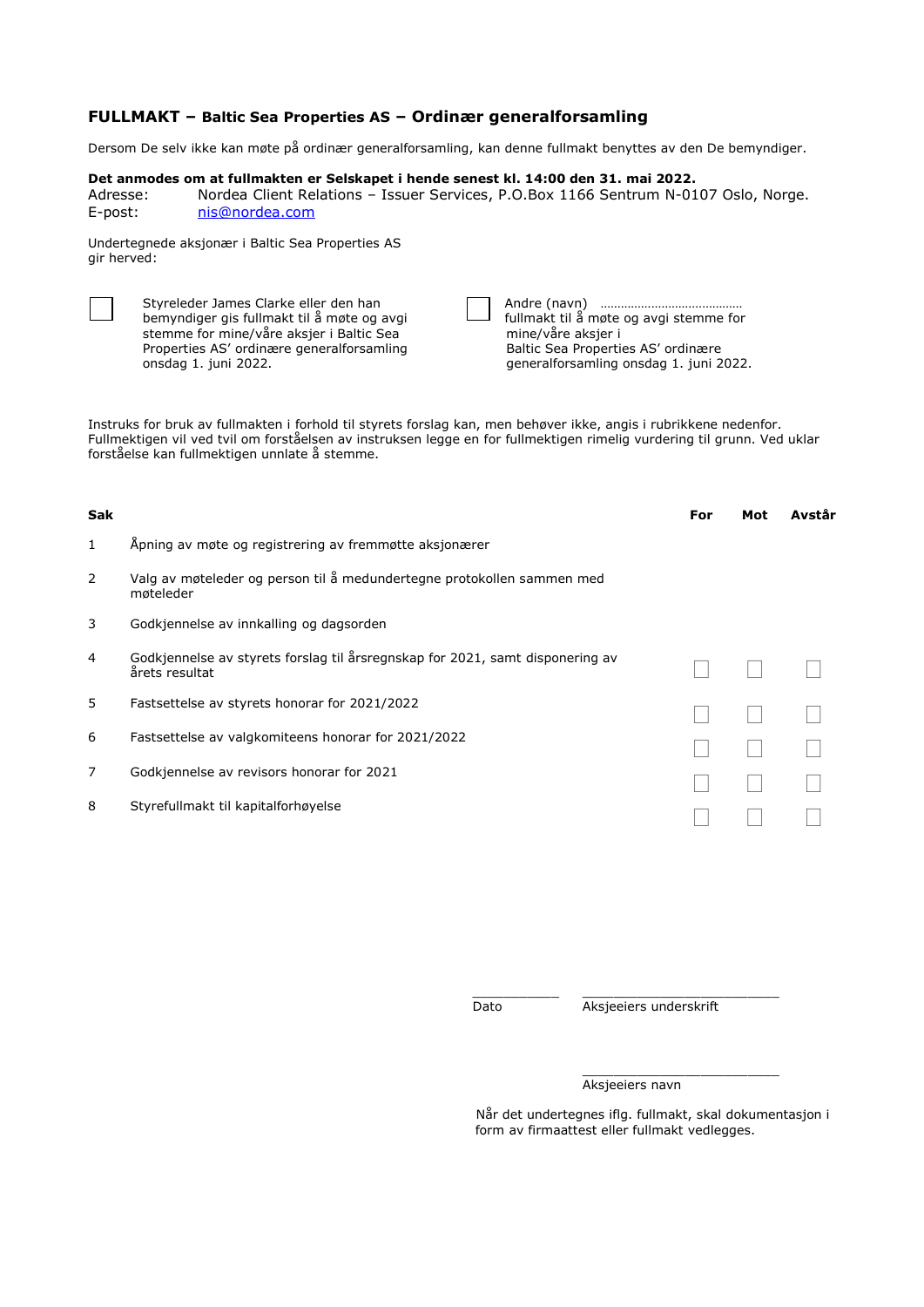## **NOTICE OF ANNUAL GENERAL MEETING 01.06.2022**

#### **Notice of Annual General Meeting on Wednesday 1 June 2022 at 10:00 (CEST) at Christiania Qvartalet, Grev Wedels Plass 7, 0151 Oslo -----------------------------------------------------------------------------------------------------------**

### **REGISTRATION FORM – Baltic Sea Properties AS – Annual general meeting**

It is requested that the registration form is submitted to the Company no later than 14:00 CEST on the 31st of May 2022.

Address: Nordea Client Relations – Issuer Services, P.O.Box 1166 Sentrum N-0107 Oslo, Norway. E-mail: [nis@nordea.com](mailto:nis@nordea.com)

The undersigned will attend the Annual General Meeting in Baltic Sea Properties ASon Wednesday the 1<sup>st</sup> of June 2022 and

vote for my/our shares

vote according to the attached power of attorney(s).

Date Shareholder's signature

\_\_\_\_\_\_\_\_\_\_\_\_\_\_\_\_\_\_\_\_\_ Shareholder's name

 When signing according to power of attorney, please submit documentation in the form of certificate of registration or power of attorney

### **The general meeting can be attended online if requested.**

Shareholders who wish to attend the general meeting online may send a request to the Company per e-mail [\(post@balticsea.no\)](mailto:post@balticsea.no), within the 31<sup>st</sup> of May 2022 at 14:00 CEST and will receive an invitation in return. Such online participation shall not be deemed as attendance at the general meeting and it will not give any rights to cast vote at the general meeting. Shareholders who wish to attend and/or cast vote at the general meeting must send registration forms/proxy forms to the Company in accordance with the procedures as set out above.